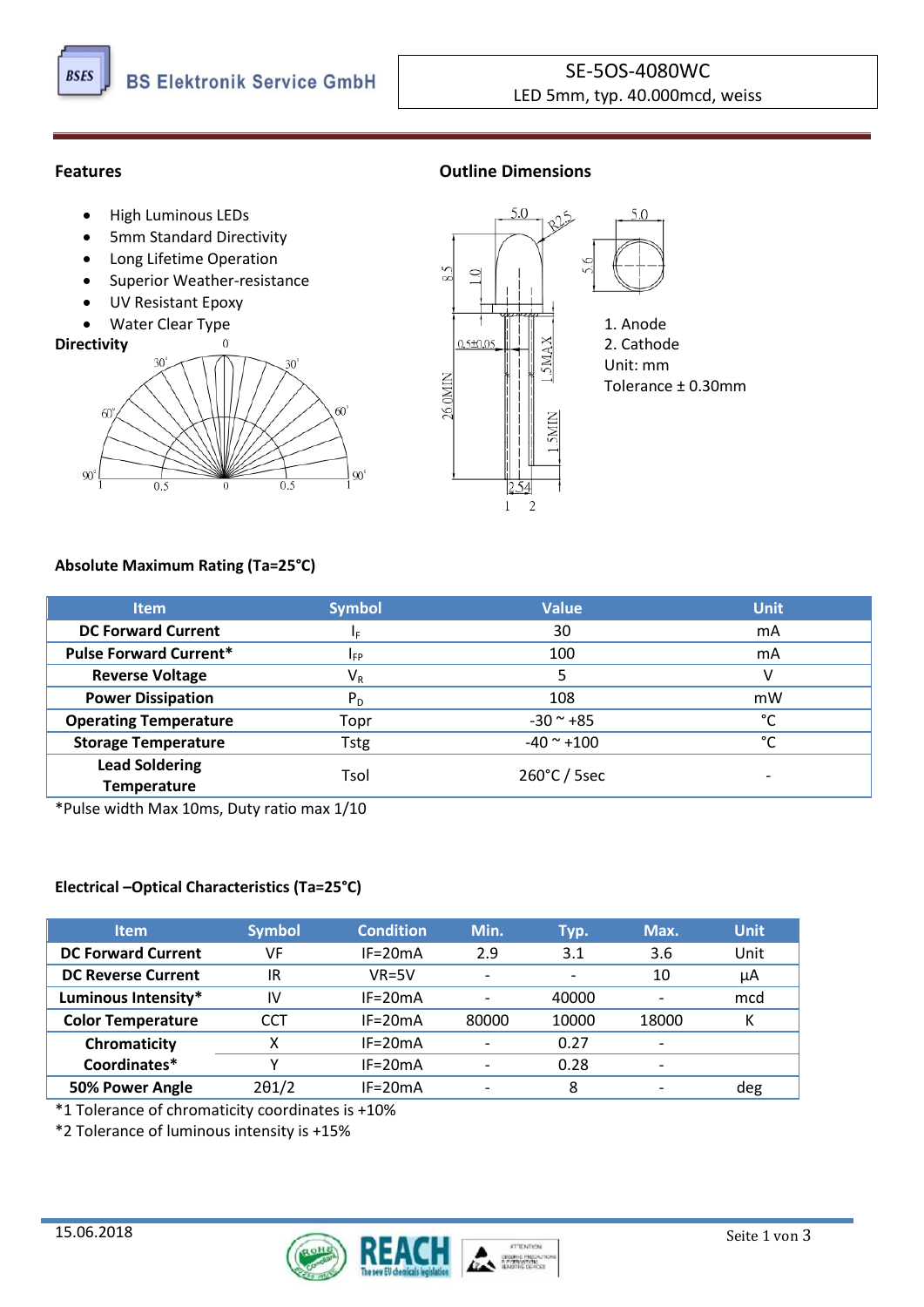

## SE-5OS-4080WC LED 5mm, typ. 40.000mcd, weiss

#### **InGaN LED**

Typical Electrical/Optical Characteristic Curves